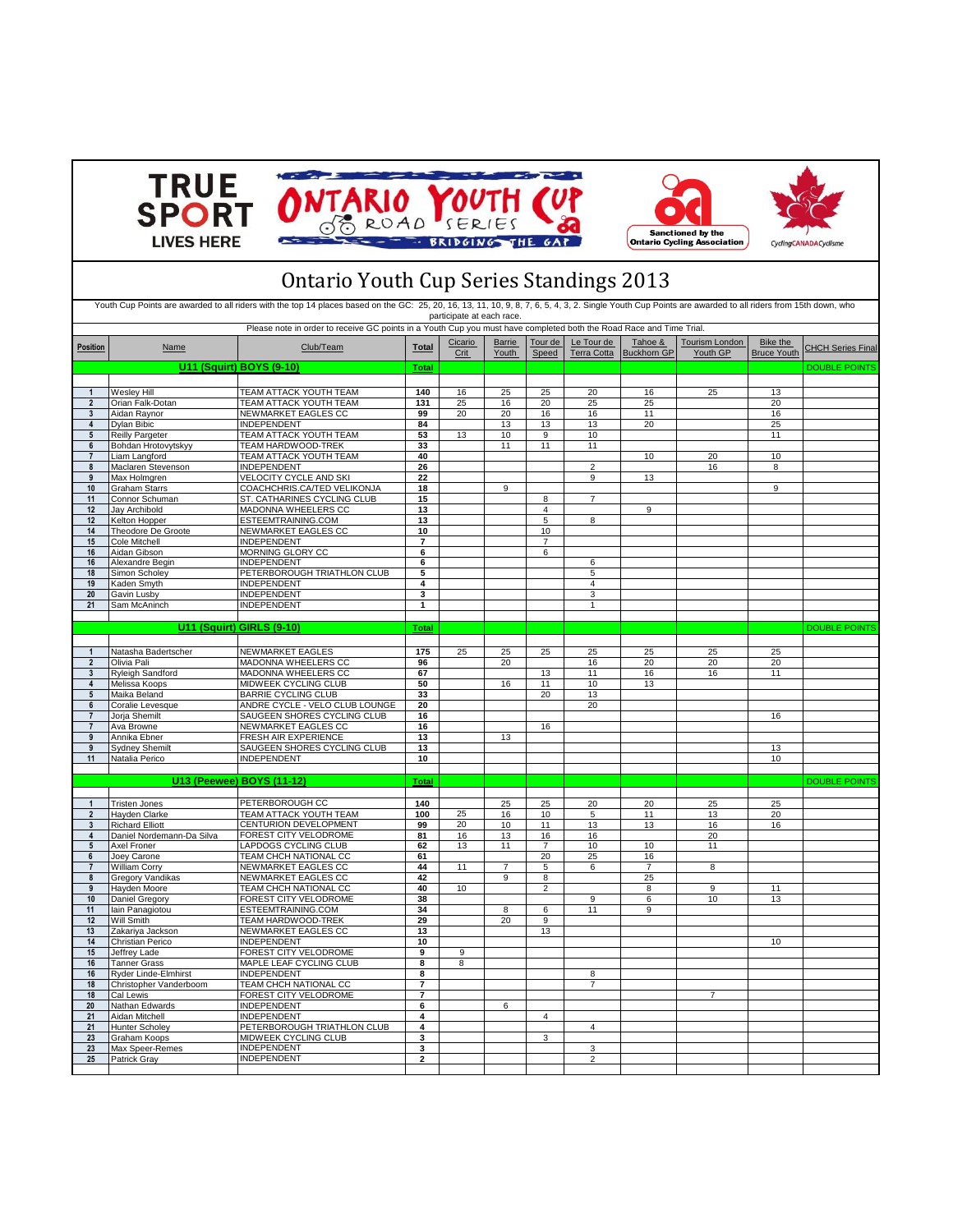







| <b>Ontario Youth Cup Series Standings 2013</b><br>Youth Cup Points are awarded to all riders with the top 14 places based on the GC: 25, 20, 16, 13, 11, 10, 9, 8, 7, 6, 5, 4, 3, 2. Single Youth Cup Points are awarded to all riders from 15th down, who<br>participate at each race. |                                             |                                                          |                     |                     |                     |                     |                                |                                  |                      |                |                      |
|-----------------------------------------------------------------------------------------------------------------------------------------------------------------------------------------------------------------------------------------------------------------------------------------|---------------------------------------------|----------------------------------------------------------|---------------------|---------------------|---------------------|---------------------|--------------------------------|----------------------------------|----------------------|----------------|----------------------|
|                                                                                                                                                                                                                                                                                         |                                             |                                                          |                     |                     |                     |                     |                                |                                  |                      |                | Position             |
|                                                                                                                                                                                                                                                                                         |                                             | <b>U13 (Peewee) GIRLS (11-12)</b>                        | <b>Total</b>        |                     |                     |                     |                                |                                  |                      |                | <b>DOUBLE POINTS</b> |
| $\mathbf{1}$                                                                                                                                                                                                                                                                            | Mackenzie Peddle                            | ESTEEMTRAINING.COM                                       | 175                 | 25                  | 25                  | 25                  | 25                             | 25                               | 25                   | 25             |                      |
| $\overline{2}$<br>3                                                                                                                                                                                                                                                                     | <b>Kylie Starrs</b><br>Elizabeth Archibold  | ESTEEMTRAINING.COM<br>INDEPENDENT                        | 128<br>124          | 20<br>16            | 16<br>20            | 20<br>16            | 20<br>16                       | 16<br>20                         | 20<br>16             | 16<br>20       |                      |
| $\overline{4}$                                                                                                                                                                                                                                                                          | Maya Neumann                                | NEWMARKET EAGLES CC                                      | 82                  | 10                  | 11                  | 11                  | 11                             | 13                               | 13                   | 13             |                      |
| $5\phantom{.0}$<br>6                                                                                                                                                                                                                                                                    | Katrina Pawley Mason                        | <b>INDEPENDENT</b><br>TEAM CHCH NATIONAL CC              | 60<br>59            | 9<br>$\overline{7}$ | 9<br>8              | $\overline{7}$<br>5 | 6<br>8                         | 9<br>10                          | 9<br>11              | 11<br>10       |                      |
| $\overline{7}$                                                                                                                                                                                                                                                                          | Victoria Slater<br>Marina Stevanov          | MAPLE LEAF CYCLING CLUB                                  | 57                  | 11                  | 10                  | 9                   | $\overline{7}$                 | 11                               |                      | 9              |                      |
| 8                                                                                                                                                                                                                                                                                       | Sabrina Muto                                | TEAM CHCH NATIONAL CC                                    | 52                  | 13                  | 13                  | 13                  | 13                             |                                  |                      |                |                      |
| 9<br>10                                                                                                                                                                                                                                                                                 | Cassandra Smye<br><b>Madeline Battersby</b> | TEAM CHCH NATIONAL CC<br>TEAM CHCH NATIONAL CC           | 44<br>35            | 6                   | 6<br>7              | 4<br>8              | 5<br>10                        | 8                                | 8<br>10              | $\overline{7}$ |                      |
| 11                                                                                                                                                                                                                                                                                      | Madeleine Kaminski                          | TEAM HARDWOOD-TREK                                       | 28                  | 8                   | 5                   |                     |                                | $\overline{7}$                   |                      | 8              |                      |
| 12<br>13                                                                                                                                                                                                                                                                                | Maxine Beland<br>Carys Reid                 | <b>BARRIE CYCLING CLUB</b><br>TEAM SPOKE O'MOTION        | 19<br>6             |                     |                     | 10<br>6             | $\boldsymbol{9}$               |                                  |                      |                |                      |
| 14                                                                                                                                                                                                                                                                                      | Molly Trayling                              | TEAM HARDWOOD-TREK                                       | 4                   |                     | $\overline{4}$      |                     |                                |                                  |                      |                |                      |
| 14<br>16                                                                                                                                                                                                                                                                                | Melanie Goertz<br>Jazmine Baatje            | ST. CATHARINES CYCLING CLUB<br>INDEPENDENT               | 4<br>3              |                     | 3                   |                     | 4                              |                                  |                      |                |                      |
|                                                                                                                                                                                                                                                                                         |                                             |                                                          |                     |                     |                     |                     |                                |                                  |                      |                |                      |
|                                                                                                                                                                                                                                                                                         |                                             | U15 (Minime) BOYS (13-14)                                | Total               |                     |                     |                     |                                |                                  |                      |                | <b>DOUBLE POINTS</b> |
| $\mathbf{1}$                                                                                                                                                                                                                                                                            | <b>Graydon Staples</b>                      | CENTURION DEVELOPMENT                                    | 145                 | 20                  | 25                  | 25                  | 25                             | 25                               |                      | 25             |                      |
| $\overline{2}$<br>3                                                                                                                                                                                                                                                                     | Chris Ernst<br>Carter Davidson              | FOREST CITY VELODROME<br>ESTEEMTRAINING.COM              | 120<br>100          | 25<br>13            | 20<br>11            | 16<br>13            | 13<br>20                       | 13<br>11                         | 13<br>16             | 20<br>16       |                      |
| 4                                                                                                                                                                                                                                                                                       | Quinn Pitts                                 | TEAM CHCH NATIONAL CC                                    | 98                  | 16                  | 13                  | 11                  | 10                             | 10                               | 25                   | 13             |                      |
| $5\phantom{.0}$                                                                                                                                                                                                                                                                         | Josh Shenker                                | TEAM CHCH NATIONAL CC                                    | 74                  | 11                  | 16                  |                     | 16                             | 20                               | 11                   |                |                      |
| 6<br>$\overline{7}$                                                                                                                                                                                                                                                                     | Nick Wammes<br>Jakob Meloche                | FOREST CITY VELODROME<br>MADONNA WHEELERS CC             | 60<br>48            | 9<br>10             | 8<br>9              | 5<br>10             | 9<br>5                         | $\overline{9}$<br>3              | 20<br>$\overline{2}$ | 9              |                      |
| 8                                                                                                                                                                                                                                                                                       | Joshua Smith                                | TEAM CHCH NATIONAL CC                                    | 46                  |                     |                     | 9                   | 8                              | 8                                | 10                   | 11             |                      |
| 9<br>10                                                                                                                                                                                                                                                                                 | Cam Lomax<br>Ryan Rudderham                 | INDEPENDENT<br>TEAM CHCH NATIONAL CC                     | 30<br>28            |                     | $\overline{7}$      | 20<br>8             | 6                              | $\overline{4}$                   | 3                    | 10             |                      |
| 11                                                                                                                                                                                                                                                                                      | Gunnar Holmgren                             | VELOCITY CYCLE AND SKI                                   | 27                  |                     |                     |                     | 11                             | 16                               |                      |                |                      |
| 12<br>12                                                                                                                                                                                                                                                                                | Campbell Lee<br>Joseph Pancoe               | ST. CATHARINES CYCLING CLUB<br>TEAM CHCH NATIONAL CC     | 25<br>25            | 7                   | 10<br>4             | $\overline{7}$<br>6 | $\overline{2}$<br>$\mathbf{1}$ |                                  | 6                    | 7              |                      |
| 14                                                                                                                                                                                                                                                                                      | James Orchard-Edwards                       | WATERLOO CYCLING CLUB                                    | 22                  | 8                   | 3                   | 3                   | $\mathbf{1}$                   | $\mathbf{1}$                     | $\mathbf{1}$         | 5              |                      |
| 15                                                                                                                                                                                                                                                                                      | <b>Isaac Semple</b>                         | TEAM CHCH NATIONAL CC                                    | 21                  | 4                   |                     |                     | 3                              | $\overline{2}$                   | $\overline{4}$       | 8              |                      |
| 16<br>16                                                                                                                                                                                                                                                                                | Stephane Leblanc-Smith<br>John Stuart       | INDEPENDENT<br>WEST OF QUEBEC WHEELERS                   | 16<br>16            |                     | 6                   | 4                   |                                | 7                                | 9                    | 6              |                      |
| 16                                                                                                                                                                                                                                                                                      | Justin Correa                               | ESTEEMTRAINING.COM                                       | 16                  |                     | $\overline{1}$      | 1                   | 4                              | $\mathbf{1}$                     | 5                    | 4              |                      |
| 19<br>20                                                                                                                                                                                                                                                                                | Fynn Schooley<br><b>Riley McKellar</b>      | WEST OF QUEBEC WHEELERS<br>INDEPENDENT                   | 14<br>12            |                     |                     |                     |                                | 6<br>5                           | 8<br>$\overline{7}$  |                |                      |
| 21                                                                                                                                                                                                                                                                                      | <b>Brody Sanderson</b>                      | INDEPENDENT                                              | 9                   |                     | $\mathbf{1}$        | 1                   | 7                              |                                  |                      |                |                      |
| 21<br>23                                                                                                                                                                                                                                                                                | Evan Davidson<br><b>Austin Dickey</b>       | ESTEEMTRAINING.COM<br>TEAM CHCH NATIONAL CC              | 9<br>8              | 5<br>6              |                     |                     | $\mathbf{1}$<br>$\overline{1}$ |                                  | $\overline{1}$       | 3              |                      |
| 24                                                                                                                                                                                                                                                                                      | Harry Mayne                                 | TEAM CHCH NATIONAL CC                                    | 5                   |                     | 5                   |                     |                                |                                  |                      |                |                      |
| 24<br>26                                                                                                                                                                                                                                                                                | Noah Simms<br>Kobe Liberty                  | TEAM HARDWOOD-TREK<br>TEAM CHCH NATIONAL CC              | 5<br>4              |                     | 2                   | $\overline{2}$      | $\mathbf{1}$                   | 1                                | $\overline{1}$       | 2              |                      |
| 26                                                                                                                                                                                                                                                                                      | <b>Isaiah Cook</b>                          | <b>TEAM CHCH NATIONAL CC</b>                             | 4                   | 3                   |                     |                     | $\mathbf{1}$                   |                                  |                      |                |                      |
| 28                                                                                                                                                                                                                                                                                      | Dylan Vienneau                              | INDEPENDENT                                              | 3                   |                     |                     |                     | 1                              | 1                                | 1                    |                |                      |
| 29<br>30                                                                                                                                                                                                                                                                                | Matthew Lade<br>Thomas Doiron               | FOREST CITY VELODROME<br>TEAM HARDWOOD-TREK              | $\overline{2}$<br>1 | $\overline{2}$      |                     | 1                   |                                |                                  |                      |                |                      |
| 30                                                                                                                                                                                                                                                                                      | David Moore                                 | INDEPENDENT                                              | $\mathbf{1}$        |                     |                     |                     | $\mathbf{1}$                   |                                  |                      |                |                      |
| 30<br>30                                                                                                                                                                                                                                                                                | <b>Brayden Scholey</b><br>lan Radulescu     | PETERBOROUGH CYCLING CLUB<br>ST. CATHARINES CYCLING CLUB | 1<br>$\mathbf{1}$   |                     |                     |                     | $\mathbf{1}$<br>$\overline{1}$ |                                  |                      |                |                      |
| 30                                                                                                                                                                                                                                                                                      | Gavin Browne                                | NEWMARKET EAGLES CC                                      | 1                   |                     |                     |                     | 1                              |                                  |                      |                |                      |
| 30                                                                                                                                                                                                                                                                                      | Spencer Staughan                            | TEAM CHCH NATIONAL CC                                    | 1                   |                     |                     |                     |                                |                                  |                      | $\mathbf{1}$   |                      |
|                                                                                                                                                                                                                                                                                         |                                             | <b>U15 (Minime) GIRLS (13-14)</b>                        | Total               |                     |                     |                     |                                |                                  |                      |                | <b>DOUBLE POINTS</b> |
| $\mathbf{1}$                                                                                                                                                                                                                                                                            | Naomi DeSousa                               | TEAM CHCH NATIONAL CC                                    | 145                 | 25                  | 25                  | 25                  |                                | 25                               | 20                   | 25             |                      |
| $\overline{2}$                                                                                                                                                                                                                                                                          | <b>Charlotte Creswicke</b>                  | <b>INVITA-FCV</b>                                        | 128                 | 20                  | 11                  | 20                  | 16                             | 20                               | 25                   | 16             |                      |
| $\mathbf{3}$<br>4                                                                                                                                                                                                                                                                       | <b>Tove Schaefer</b><br>Ruby West           | ESTEEMTRAINING.COM<br>TEAM CHCH NATIONAL CC              | 115<br>77           | 13<br>16            | 20<br>16            | 16<br>13            | 25                             | 11<br>16                         | 10<br>16             | 20             |                      |
| $5\phantom{.0}$                                                                                                                                                                                                                                                                         | Summer Sandford                             | MADONNA WHEELERS CC                                      | 67                  | 10                  | 10                  | 10                  | 11                             | 10                               | 8                    | 8              |                      |
| 6                                                                                                                                                                                                                                                                                       | Ariel De Leon                               | TEAM CHCH NATIONAL CC                                    | 61                  | 11                  | $\overline{7}$      | 11                  | 10                             | 9                                | 13                   |                |                      |
| $\overline{7}$<br>8                                                                                                                                                                                                                                                                     | Olivia Kaszas<br>Kassandra Kriarakis        | TEAM CHCH NATIONAL CC<br>ESTEEMTRAINING.COM              | 52<br>48            | 9<br>8              | 9                   | 5                   | 9<br>5                         | $\overline{7}$<br>$\overline{8}$ | $\overline{7}$<br>9  | 11<br>13       |                      |
| 9                                                                                                                                                                                                                                                                                       | Nia Byway                                   | OTTAWA BICYCLE CLUB                                      | 44                  |                     |                     |                     | 20                             | 13                               | 11                   |                |                      |
| 10<br>11                                                                                                                                                                                                                                                                                | Ayla Neumann<br>Ainsley Black               | NEWMARKET EAGLES CC<br>TEAM CHCH NATIONAL CC             | 37<br>34            | 6                   | 8<br>$\overline{2}$ | 6<br>4              | 6                              | $\overline{4}$<br>6              | $\overline{4}$<br>6  | 9<br>10        |                      |
| 12                                                                                                                                                                                                                                                                                      | Ali Van Yzendoorn                           | <b>BARRIE CYCLING CLUB</b>                               | 26                  |                     | 13                  |                     | 13                             |                                  |                      |                |                      |
| 13<br>14                                                                                                                                                                                                                                                                                | Katherine Woodley<br>Deirdre Henderson      | TEAM CHCH NATIONAL CC<br>TEAM CHCH NATIONAL CC           | 23<br>17            | 4<br>$\mathbf{1}$   | 6                   | 3                   | 8                              | 5<br>3                           | 3                    | $\overline{7}$ |                      |
| 15                                                                                                                                                                                                                                                                                      | Camille Waldeck                             | REACTIVATED RACING                                       | 14                  |                     |                     | $\overline{7}$      | $\overline{7}$                 |                                  |                      |                |                      |
| 16                                                                                                                                                                                                                                                                                      | Julia Long                                  | TEAM CHCH NATIONAL CC                                    | 10                  | 5                   | 5                   |                     |                                |                                  |                      |                |                      |
| 17<br>17                                                                                                                                                                                                                                                                                | Sarah Fabbro<br>Ava Unwin                   | TEAM HARDWOOD-TREK<br>TEAM CHCH NATIONAL CC              | 9<br>9              | $\overline{2}$      | 3                   | 9                   | $\overline{4}$                 |                                  |                      |                |                      |
| 19                                                                                                                                                                                                                                                                                      | Dana Gilligan                               | TEAM HARDWOOD-TREK                                       | 8                   |                     |                     | 8                   |                                |                                  |                      |                |                      |
| 20<br>21                                                                                                                                                                                                                                                                                | Megan Gregoire<br>Hannah MacDonald          | INDEPENDENT<br>TEAM CHCH NATIONAL CC                     | 7<br>6              | $\overline{7}$      |                     |                     |                                |                                  |                      | 6              |                      |
| 21                                                                                                                                                                                                                                                                                      | <b>Hawley Flett</b>                         | TEAM CHCH NATIONAL CC                                    | 6                   |                     | $\overline{1}$      |                     |                                |                                  | 5                    |                |                      |
| 23<br>24                                                                                                                                                                                                                                                                                | Nicole Horne<br>Vayshali Patel              | TEAM CHCH NATIONAL CC<br>HAMILTON YOUTH CYCLING          | 5<br>4              |                     | 4                   |                     |                                |                                  |                      | 5              |                      |
| 25                                                                                                                                                                                                                                                                                      | <b>Trinity Komar</b>                        | PK EXPRESS/HNZ STRATEGIC                                 | 3                   |                     |                     |                     | 3                              |                                  |                      |                |                      |
| 25<br>27                                                                                                                                                                                                                                                                                | Jennifer Braun<br>Zoe Diamond               | TEAM CHCH NATIONAL CC<br>TEAM CHCH NATIONAL CC           | 3<br>2              | 3                   |                     |                     | $\overline{2}$                 |                                  |                      |                |                      |
| 27                                                                                                                                                                                                                                                                                      | Ava Kavianpour                              | NEWMARKET EAGLES CC                                      | $\mathbf{2}$        |                     |                     | $\overline{c}$      |                                |                                  |                      |                |                      |